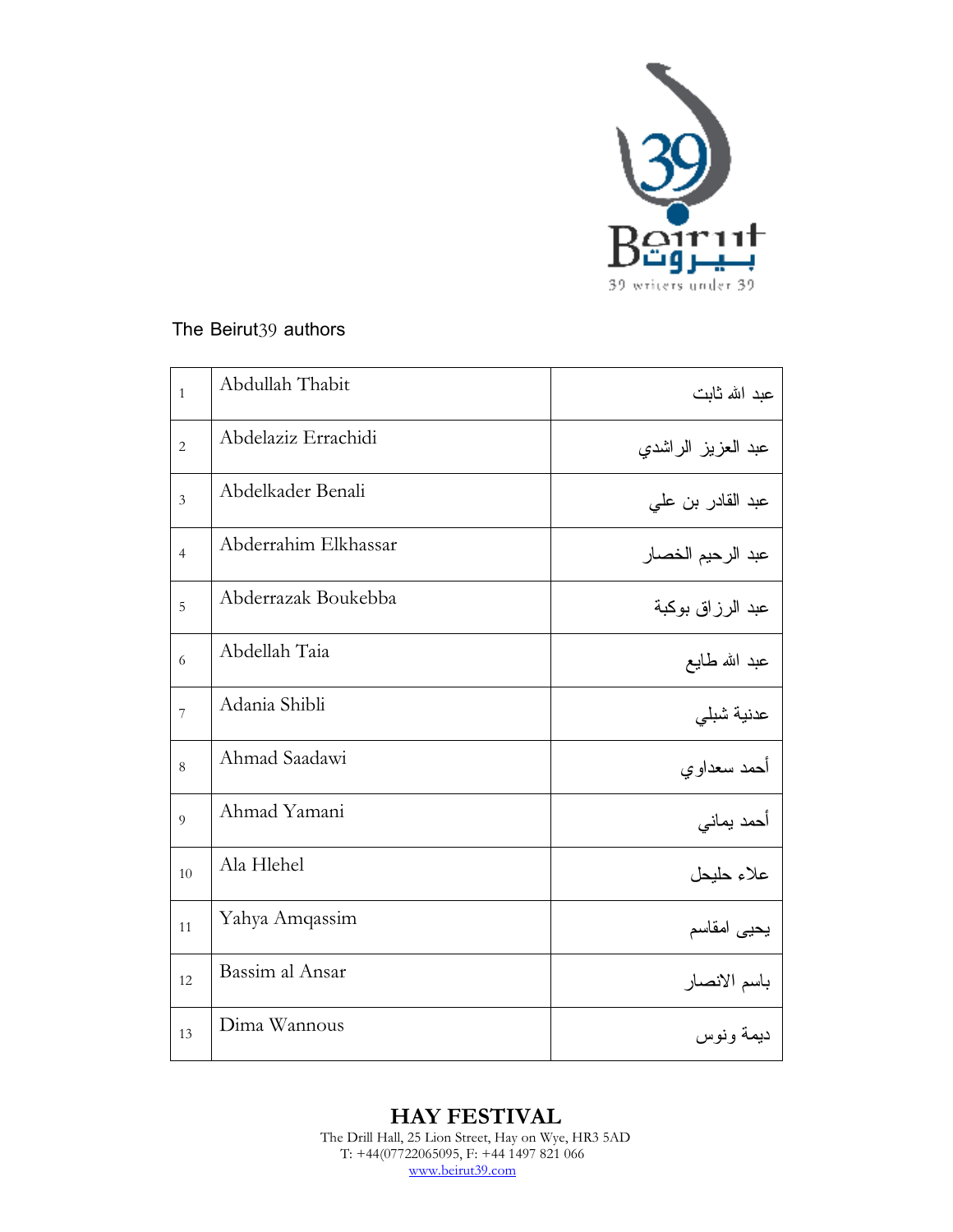

| 14 | Faiza Guene            | فايزة غوين      |
|----|------------------------|-----------------|
| 15 | Hala Kawtharani        | هالة كوثراني    |
| 16 | Hamdy el Gazzar        | حمدي الجز ار    |
| 17 | Hussein al Abri        | حسين العبري     |
| 18 | Hussein Jelaad         | حسين جلعاد      |
| 19 | Hyam Yared             | هيام يارد       |
| 20 | Islam Samhan           | اسلام سمحان     |
| 21 | Joumana Haddad         | جمانة حداد      |
| 22 | Kamel Riahi            | كمال الرياحي    |
| 23 | Mansour El Souwaim     | منصور الصويم    |
| 24 | Mansoura Ez Eldin      | منصورة عز الدين |
| 25 | Mohammad Hassan Alwan  | محمد حسن علو ان |
| 26 | Mohammad Salah al Azab | محمد صلاح العزب |
| 27 | Nagat Ali              | نجاة على        |

**HAY FESTIVAL**  The Drill Hall, 25 Lion Street, Hay on Wye, HR3 5AD T: +44(07722065095, F: +44 1497 821 066 www.beirut39.com